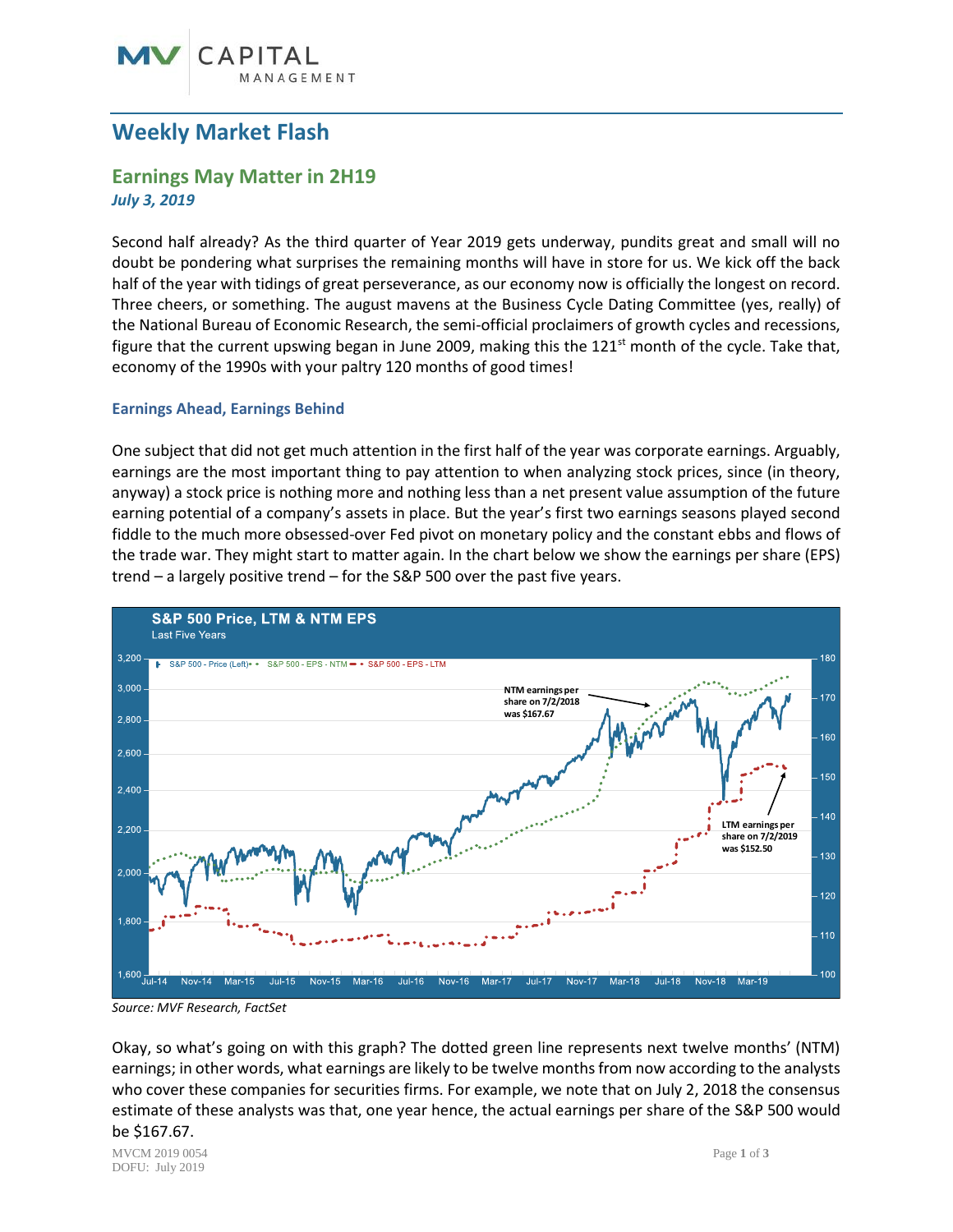

In any event, the combined intelligence from both the forward-looking and backward-looking EPS numbers tells us that earnings have slowed since the end of last year, and also that analysts expect the growth rate in the months ahead to be modest. The consensus analyst growth estimate used by FactSet, a market research company, currently stands at 2.95 percent for the full year 2019. As recently as December of last year, the same analysts were predicting EPS growth of 6.57 percent for the same period.

#### **Recession No, Compression Maybe**

Where that dotted red line of LTM earnings goes from here will no doubt be related to what happens to the economy at large in the near term. The prospect of an economic slowdown has taken root in investors' minds, and has been the principal factor driving the Fed's abrupt dovish pivot on monetary policy. The market loves a dovish Fed like little else, but weak earnings can throw a wet blanket on the best laid plans of the FOMC. Earnings, after all, are the denominator of the price-earnings (PE) ratio, arguably the most widely used valuation metric for stock prices. The chart below shows the PE ratio trend (for both NTM and LTM earnings per share) for the past five years.



*Source: MVF Research, FactSet*

One might interpret this chart as suggesting that there is not much to worry about valuation-wise. Both the LTM (red) and NTM (green) PE ratios are not too far away from their five year averages of 18.9x and 16.7 times respectively. That is comfortably below where they were for most of 2017 and 2018 up to the major stock market pullback last fall. But they still are not particularly cheap by historical comparison. According to a related measure, the Cyclically Adjusted Price Earnings (CAPE) ratio published by economist

MVCM 2019 0054 Page **2** of **3** DOFU: July 2019